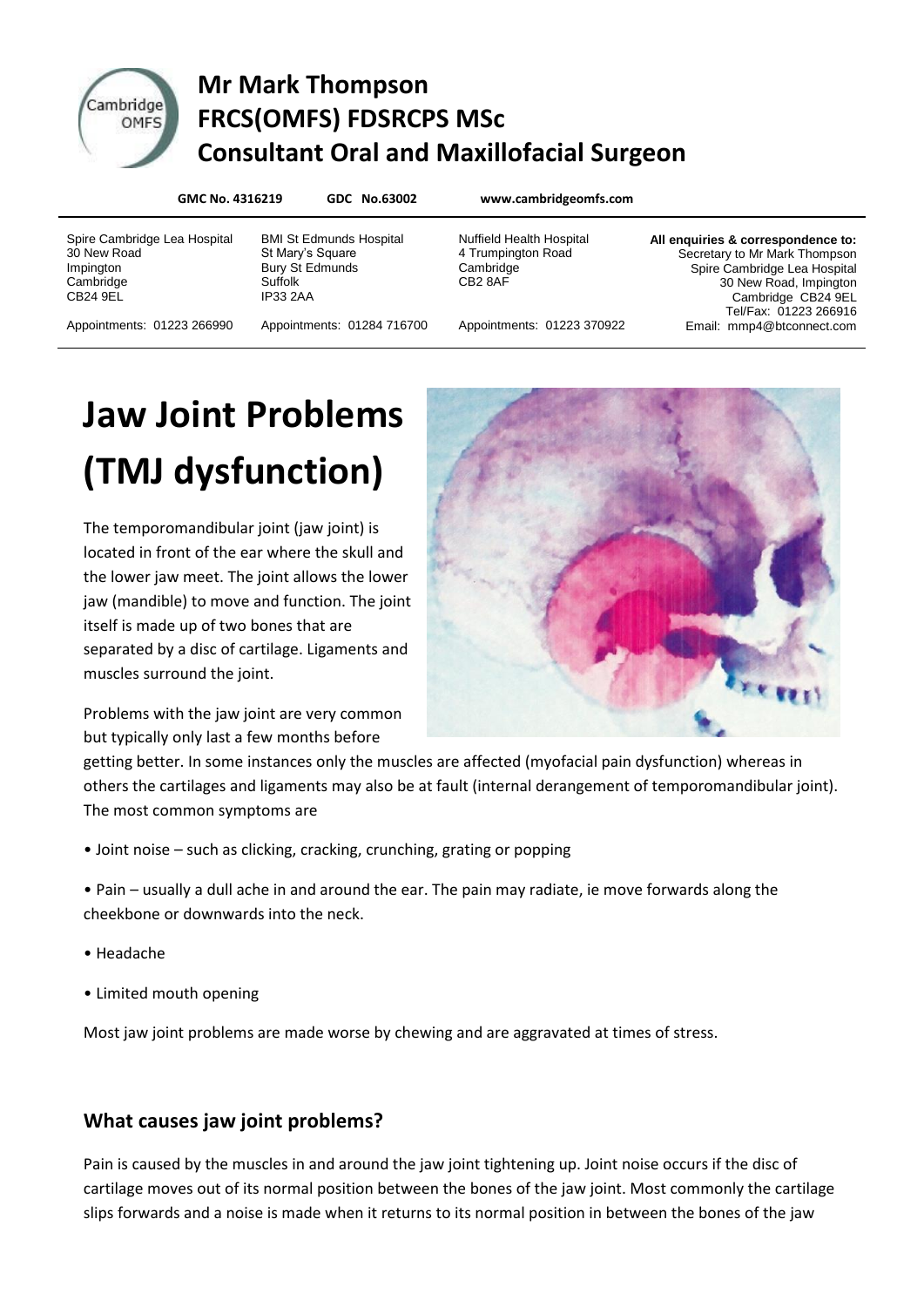joint. The noise sounds louder to some patients than others because the joint is just in front of the ear. The ligaments and muscles surrounding the joint can in turn go into spasm, producing pain and limited mouth opening.

# **Why have I got jaw joint problems?**

The cartilage in the jaw joint is thought to slip forwards because of over-use of the muscles surrounding the jaw. This over-use commonly produces tightening of the muscles and may occur as a result of chewing habits, such as grinding or clenching the teeth when under stress or at night. Nail biting or holding things between the teeth

can also cause jaw joint problems. Less commonly missing back teeth, an uneven bite or an injury to the jaw can lead to the problem. Often no obvious cause is found.

#### **Are my problems anything to worry about?**

Jaw joint problems are usually not serious and do not lead onto other problems eg arthritis of the jaw joint. They are however a nuisance. Fortunately jaw joint problems usually respond to simple treatments.

#### **What are the treatments?**

Treatments vary depending on whether you are suffering from myofacial pain dysfunction, internal derangement of the temporomandibular joint or a combination of both. On the whole treatment is aimed at trying to reduce the workload of the muscles so allowing the disc of cartilage to return to a normal position in the joint.

- A soft diet that requires little chewing this allows over-worked muscles to rest
- Painkillers anti-inflammatory medication (eg Nurofen) is good and can be taken as either tables or applied as a gel on the outside of the joint
- Heat eg warm water in a hot water bottle (avoid boiling water) wrapped in a towel applied to the side of the face
- Identifying and stopping any habits, such as clenching or grinding. Remember that these may be "subconscious", ie you may not be aware of them
- Relaxation therapy and learning techniques to control tension and stress
- Jaw joint exercises the exercises that are best for you will have been discussed by the doctor seeing you. Please remember to carry them out as instructed.
- Resting the joint as much as possible eg avoiding yawning
- Providing a clear plastic splint that fits over the teeth and is worn mainly at night. This helps support the joint and surrounding muscles.
- Physiotherapy
- Replacing missing teeth to balance the bite if this is appropriate it will have been discussed with you

#### **What happens if these methods do not produce an improvement?**